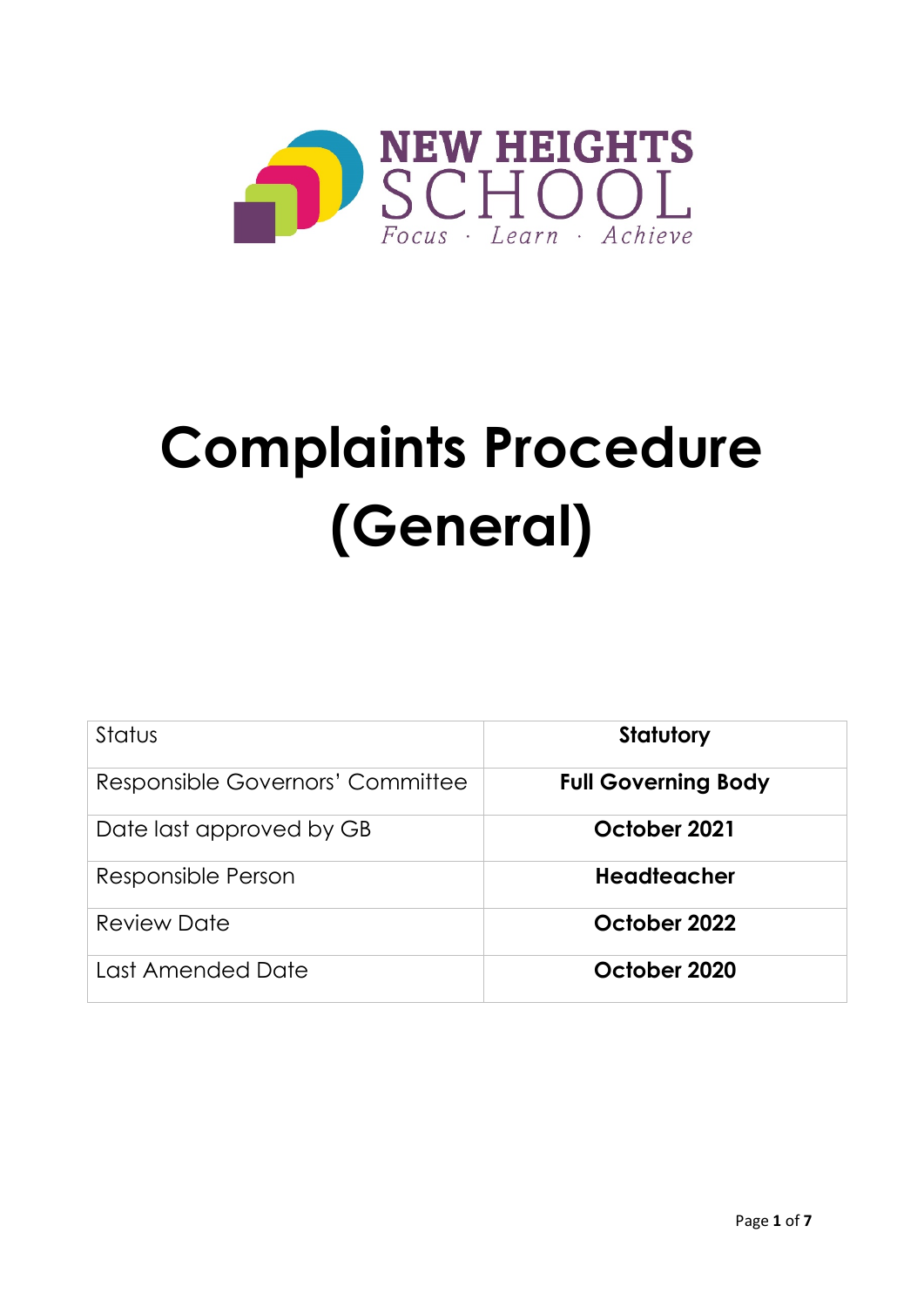In accordance with the Education Act 2002, New Heights School (NHS) has adopted a Complaints Procedures Policy. The framework contained in this document has been designed to enable complaints to be dealt with through an open and transparent process.

Complainants who remain dissatisfied following the operation of a school's complaint procedure may refer their concern to the Secretary of State for Education and Skills.

NHS takes all concerns and complaints seriously. However, we do require every parent / guardian / stakeholder, etc. to follow the procedures contained in this document.

## **How to raise a general concern about your child's education**

#### **Step 1 – Informal**

Please tell your child's Parental Engagement Officer about your concerns. This is usually the best and quickest way to resolve any issues.

#### **Step 2 – Informal**

If you feel dissatisfied with the outcome, then it is time to make an appointment to see a member of the Senior Leadership Team and discuss your concerns. You will then be able to discuss this with the Deputy Headteacher or the Headteacher.

## **Step 3 – Formal – Complaint to the Headteacher**

If we have not come to a resolution of your concern at this stage, please fill in the appropriate pro-forma to register your concerns formally to the Headteacher.

The Headteacher will be responsible for managing the procedure, which may be delegated to the Complaints Co-ordinators (the Parental Engagement Officers), but not the decision or the action to be taken.

The complaint must be registered within three months of the date on which the substance of it first arose, or where a series of associated incidents have occurred, within three months of the last of these incidents.

A person registering a concern outside of these time scales will be informed that their complaint is out of time.

NHHS will investigate the complaint as quickly as possible and all information gathered under this procedure will be subject to the principles of the Data Protection Act.

The person investigating the complaint must make sure that they:

- Establish what has happened so far, and who has been involved;
- Clarify the nature of the complaint and what remains unresolved;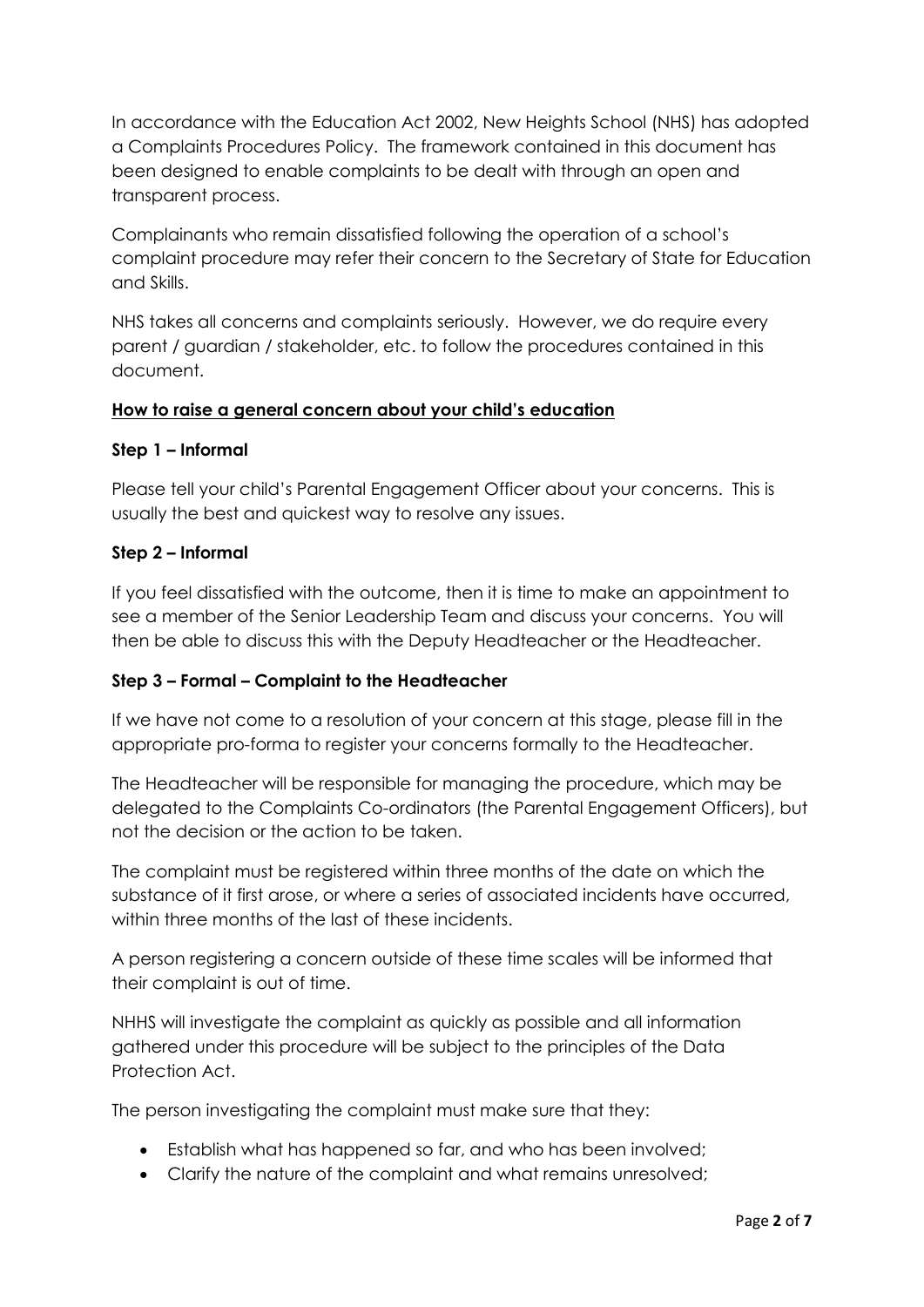- Meet with the complainant or contact them (if unsure or further information is necessary);
- Clarify what the complainant feels would put things right;
- Interview those involved in the matter (the complainant may be accompanied by a friend, in the capacity of an observer, throughout any interviews);
- Conduct the interview with an open mind and be prepared to persist in the questioning;
- Keep notes of the interview.

At each stage, NHHS will keep in mind ways in which a complaint can be resolved. We will encourage complainant to state what actions they feel might resolve the problem at any stage.

The potential outcomes of an investigation may include that:

- The complaint is not upheld and there is no evidence to support it;
- The complaint is not upheld, however, a misunderstanding appears to have occurred, possibly because the person has not had access to the context of the matter or has not been provided with all the facts;
- The complaint is found to be malicious or vexatious:
- The complaint is upheld and requires and admission that the situation could have been handled differently or better;
- The complaint is upheld and requires an assurance that the event complained of will not recur.

Dependent on the outcome of the investigation, the following actions to improve schools relations may be considered:

- Where a complaint is not upheld, the complainant may be invited to meet the Headteacher to receive the outcome of the investigation and the reasons why the complaint has no substance;
- Whether or not the complaint is upheld, the complainant may be invited to attend a meeting in order to improve relationships. This can only be achieved by mutual agreement.
- Where a complaint is upheld, it may be appropriate for the school to provide an apology to the complainant, an explanation of the steps that have been taken to ensure that it will not happen again and an undertaking to review school policies in light of the complaint.
- Where a complaint is not upheld and the complaint is found to be malicious or vexatious, the school should consider actions available to it to resolve the matter.

A letter should be sent to the complainant to notify them of whether or not the complaint was upheld.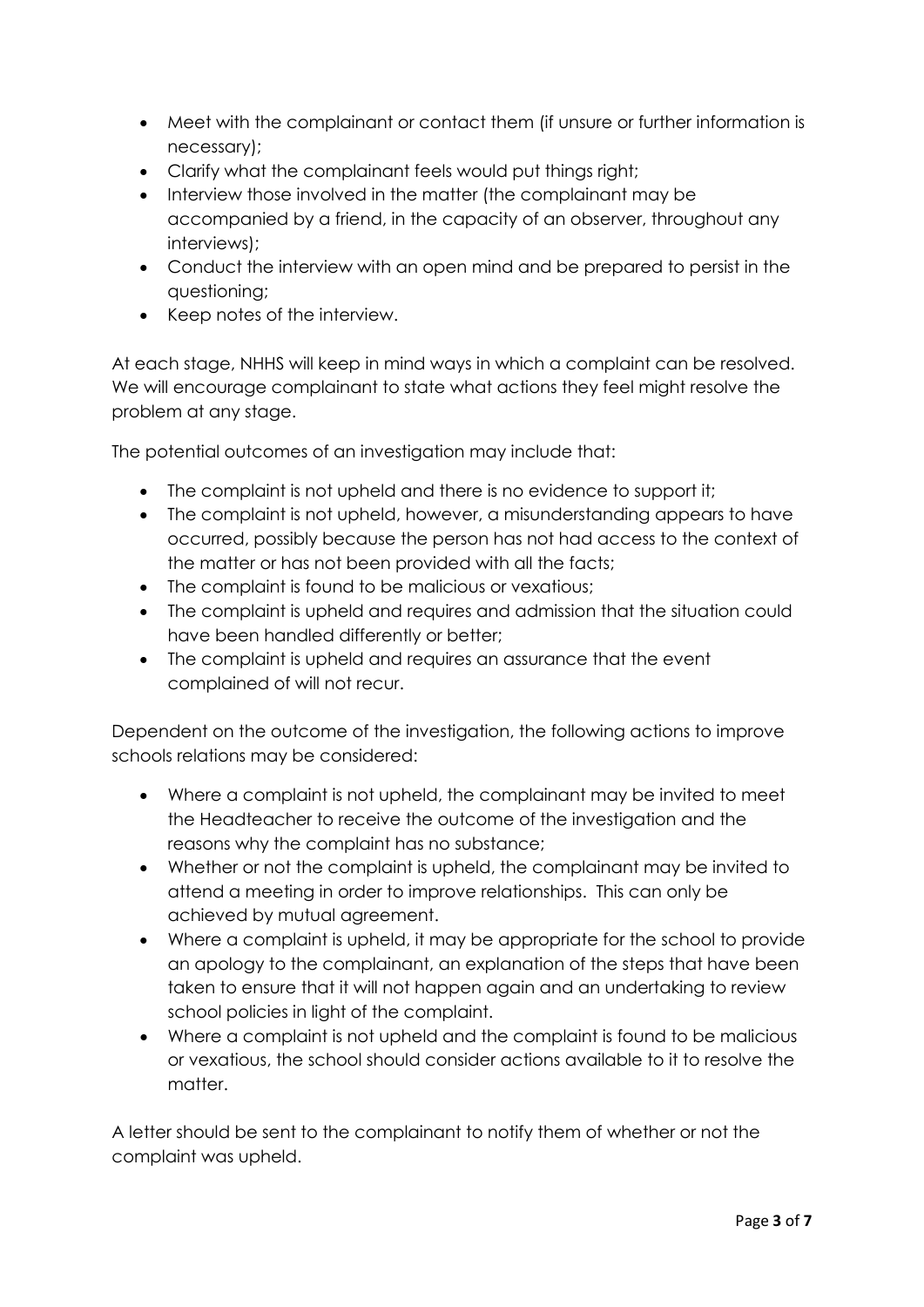# **APPEAL PROCEDURE**

If complainants are dissatisfied with the decision of the Headteacher set against a realistic expectation of the outcome of the complaint, they may appeal to an appropriate committee of the Governing Body, in order to present their case. The committee members should be Governors who have had no prior involvement with the complaint.

The complainant must register their wish to appeal in writing to the Administration Officer within seven days of receiving the decision.

The Operations Director will convene a meeting of the Appeals Committee within three weeks of receiving the appeal, unless there are exceptional circumstances, which will lead to a date being fixed at a later time.

Copies of the full details of the complaint and the outcome of the investigation will be submitted to the Appeals Committee not less than three days before the meeting.

At the meeting of the Appeals Committee, the complainant will present their complaint to the Governors and the Headteacher will present the response. Either party may wish to call witnesses in support of their case.

The decision of the Appeals Committee, subject to the principles of confidentiality, will be provided to the complainant in writing within five working days of the meeting. The committee may:

- Dismiss the complaint in whole or in part;
- Uphold the complaint in whole or in part;
- Decide on the appropriate action to be taken to resolve the complaint;
- Recommend changes to the school's systems or procedures to ensure that problems of a similar nature do not recur.

The decision of the Appeals Committee will be final. A written statement outlining the decision of the committee must be sent to the complainant and Headteacher within five working days of the Appeal hearing.

Complainants will retain the right to pursue their complaints to the Secretary of State for Education.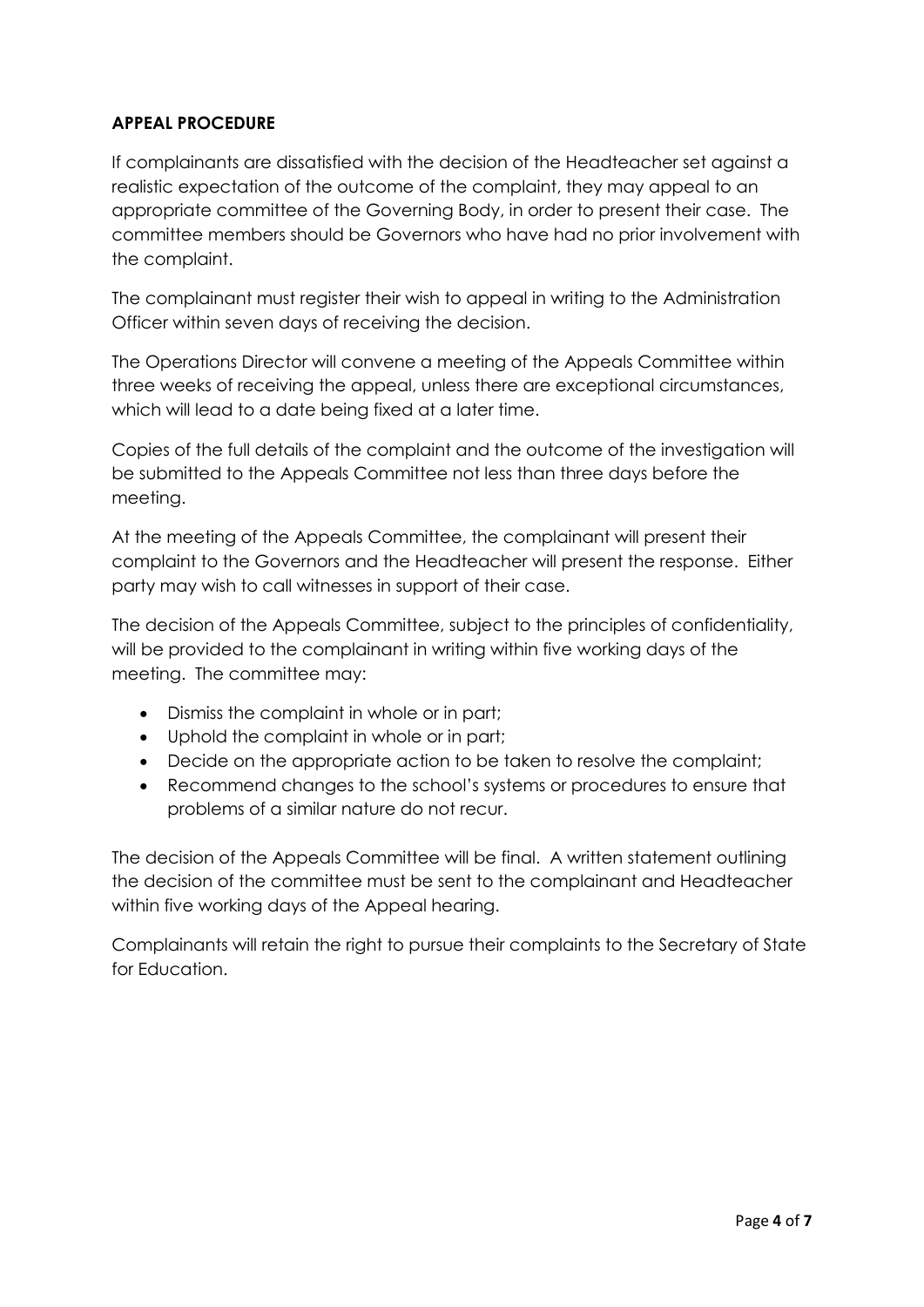#### **CONFIDENTIAL**

# **LIVERPOOL EDUCATION AUTHORITY PROCEDURE FOR DEALING WITH GENERAL COMPLAINTS FORM TO REGISTER A FORMAL COMPLAINT**

| Name of school:          | <b>New Heights School</b>                                                 |
|--------------------------|---------------------------------------------------------------------------|
| <b>Personal Details:</b> |                                                                           |
| Name:                    |                                                                           |
| Address:                 |                                                                           |
|                          |                                                                           |
| Telephone number:        |                                                                           |
| Home:                    |                                                                           |
| Work:                    |                                                                           |
| Mobile:                  |                                                                           |
|                          | <b>Pupil Details: (if applicable)</b>                                     |
|                          |                                                                           |
|                          |                                                                           |
|                          |                                                                           |
|                          |                                                                           |
|                          |                                                                           |
|                          | Details of Complaint [Please state clearly the nature of the complaint] : |
|                          |                                                                           |
|                          |                                                                           |
|                          |                                                                           |
|                          |                                                                           |
|                          |                                                                           |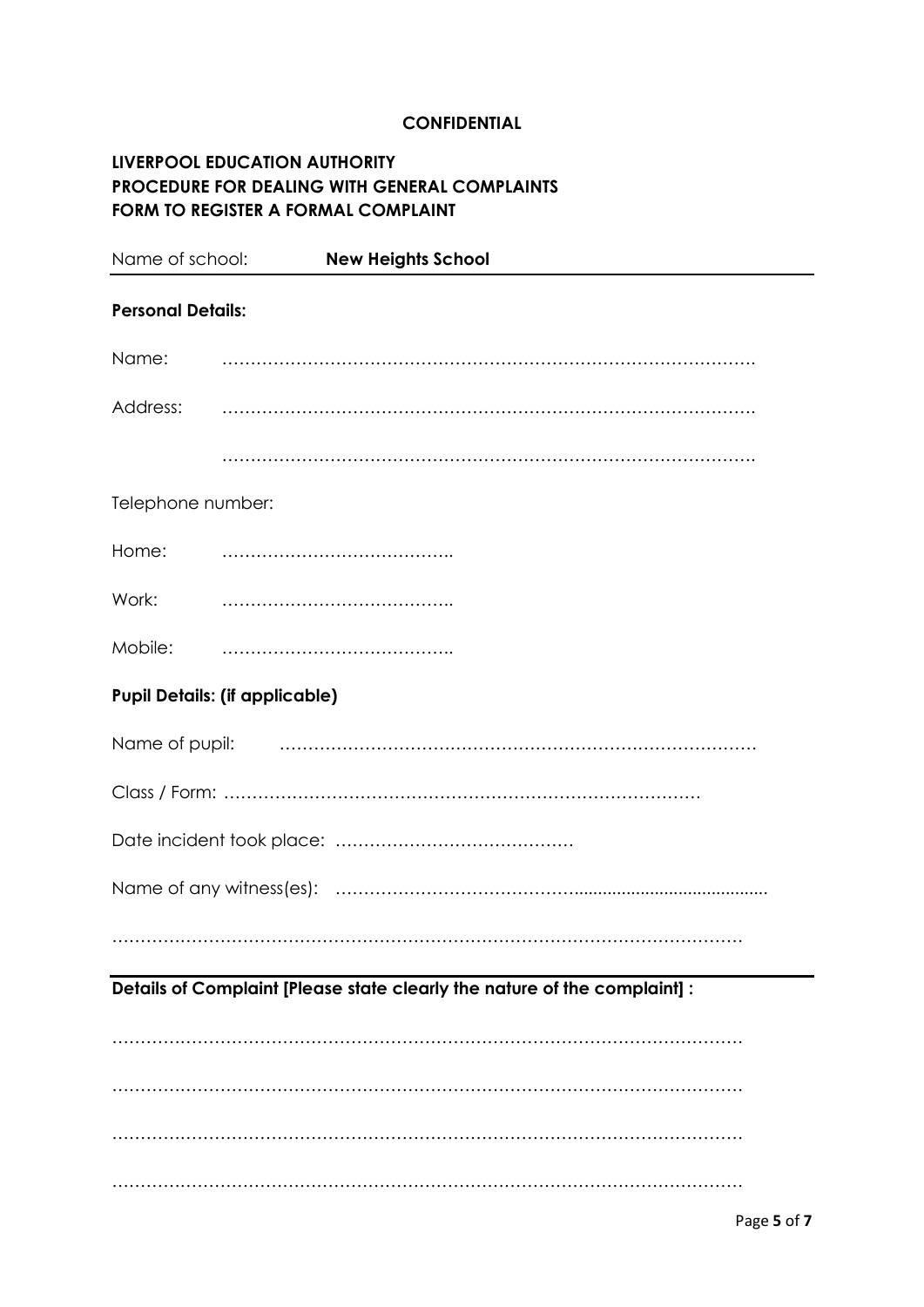[If necessary, additional information may be included on a separate sheet, which should be signed and attached to this form]

**Signed:** ……………………………………… **Date:** ……………………………………. \*Persons making a complaint must register the complaint within 3 months of the incident.

**Note** This form should be returned to the Headteacher, unless the complaint is against the Headteacher, in which case it should be forwarded to the Chair of Governors